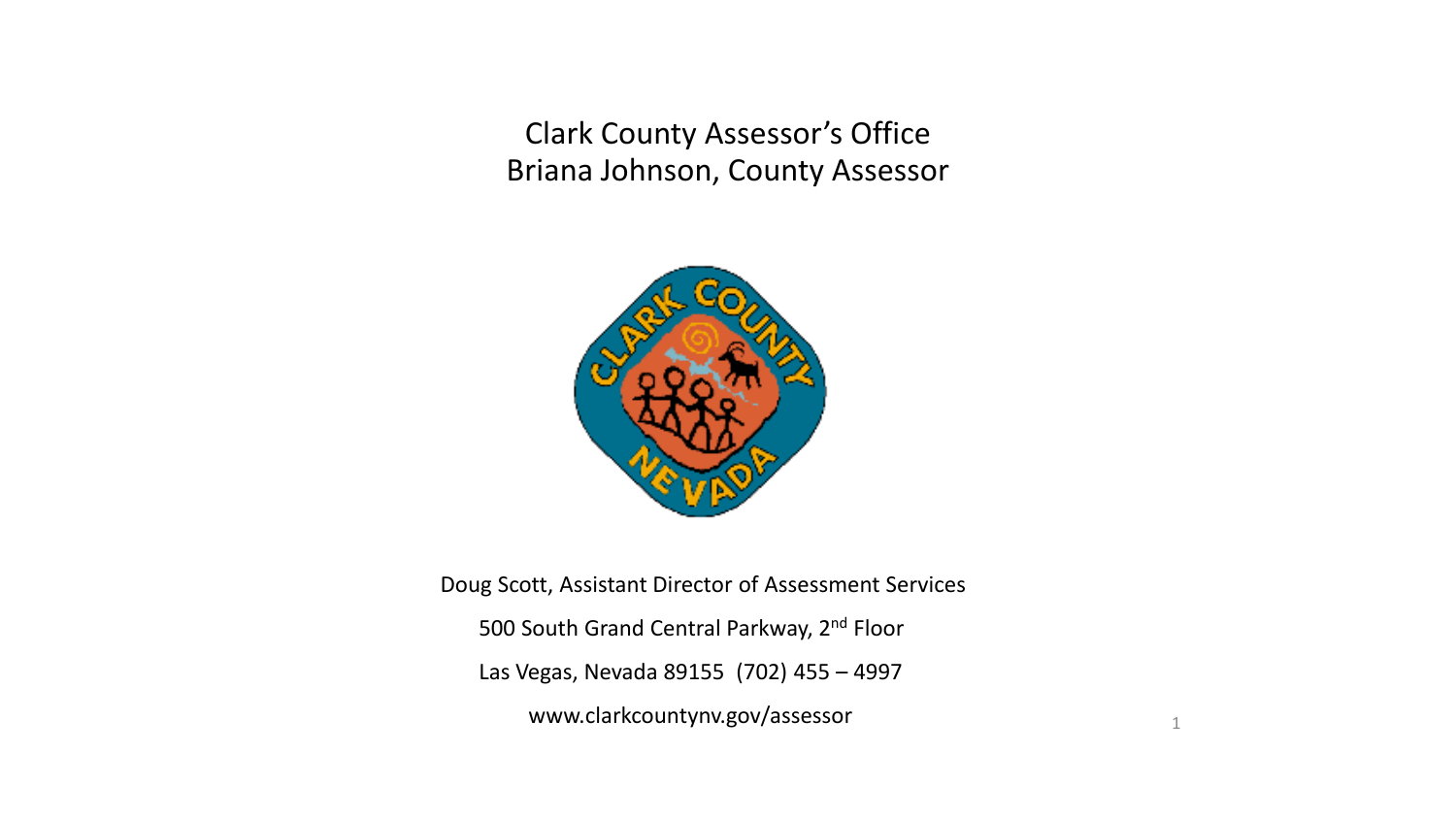## What is Personal Property?

According to Nevada Revised Statutes, all property that is not defined or taxed as "real estate" or "real property" is considered to be "personal property."

Taxable personal property includes manufactured homes, aircraft, and all property used in conjunction with a business. Personal property is taxable whether it is owned, leased, rented, loaned, or otherwise made available to the business.

The taxation of business personal property has been in effect since Nevada became a state in 1864. Nevada Revised Statutes, Chapter 360-361, provide for the taxation of all property, unless specifically exempted by law.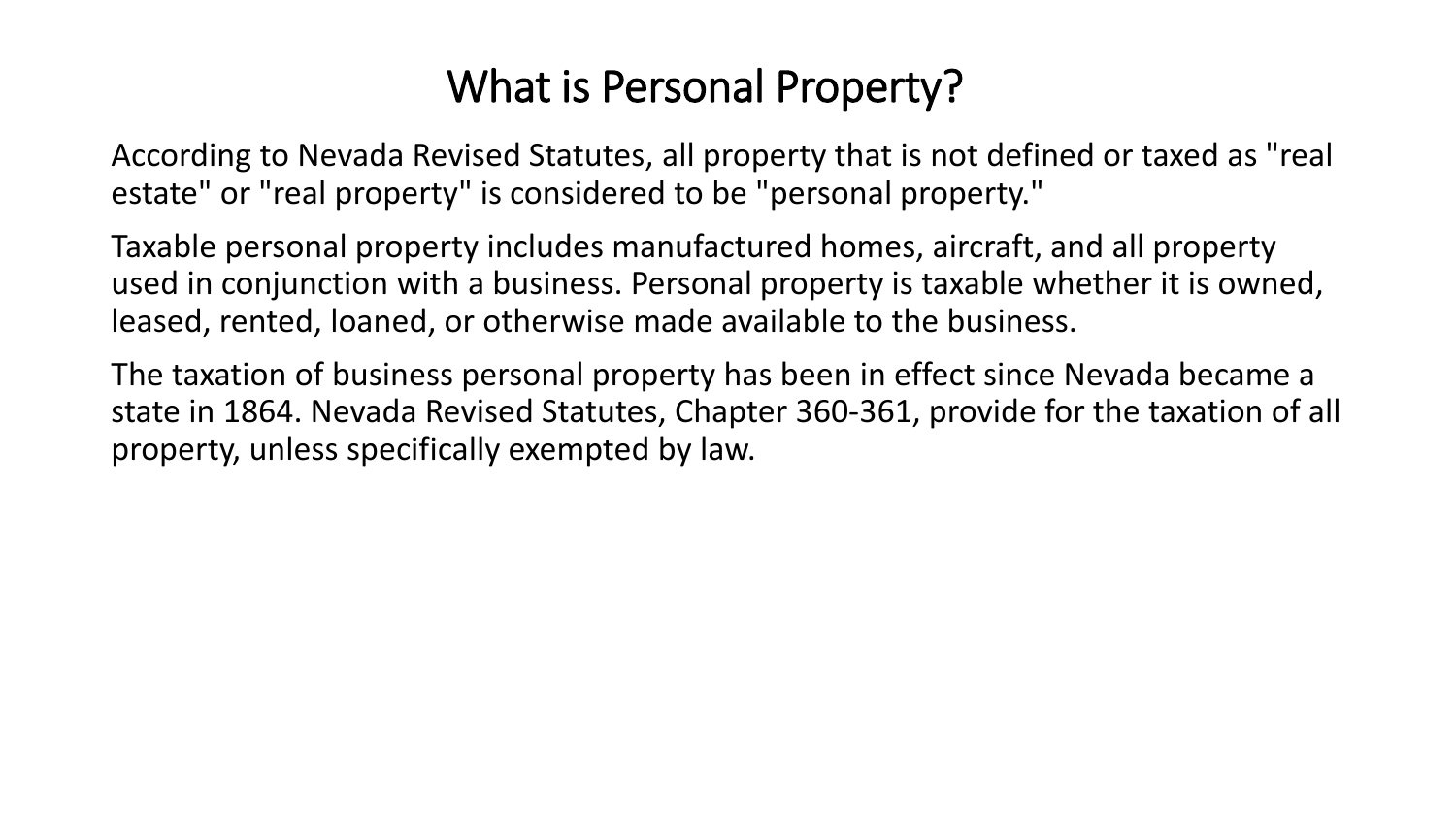## Typical Examples of the 4 Categories of Personal Property

- **1. Furniture, Fixtures & Equipment tangible personal property that has no permanent connection to the structure of a building or utilities.** 
	- Restaurant & retail store equipment and fixtures
	- Computers, servers, printers, copy machines, phones
	- Point of sale systems, electronic cash registers
	- Medical and dental equipment
	- Hotel, motel and apartment equipment
	- Casino and gaming equipment
	- Manufacturing equipment
	- Aircraft
	- Unlicensed Vehicles

#### 2. **Leasehold Improvements / Tenant Improvements – any change made to a rental property to customize it for the particular needs of a tenant.**

- Whether improvements are assessed as real or personal property will depend on statutory mandates and office policies and procedures
- It is important to give as detailed of a breakdown/description as possible of all leasehold / tenant improvements made to your business
- Our appraisal staff uses the descriptions provided to assist them to determine if it is real or personal property

#### 3. **Inventories**

- NOT taxed in Nevada
- Goods Held for Resale, Raw Materials, Goods In Process Of Manufacturing, Finished Goods For Sale, Supplies, Consigned Goods, In-transit Goods
- Rental inventory is taxable

#### 4. **Intangibles –property that represents evidence of value or the right to value under law.**

- NOT taxed in Nevada
- Customer lists, Bonds, Trusts, Patents, Annuities, Mortgages & Interest, Copyrights, Accounts Receivable, Insurance Policies, Shares of Stock, Franchises and Goodwill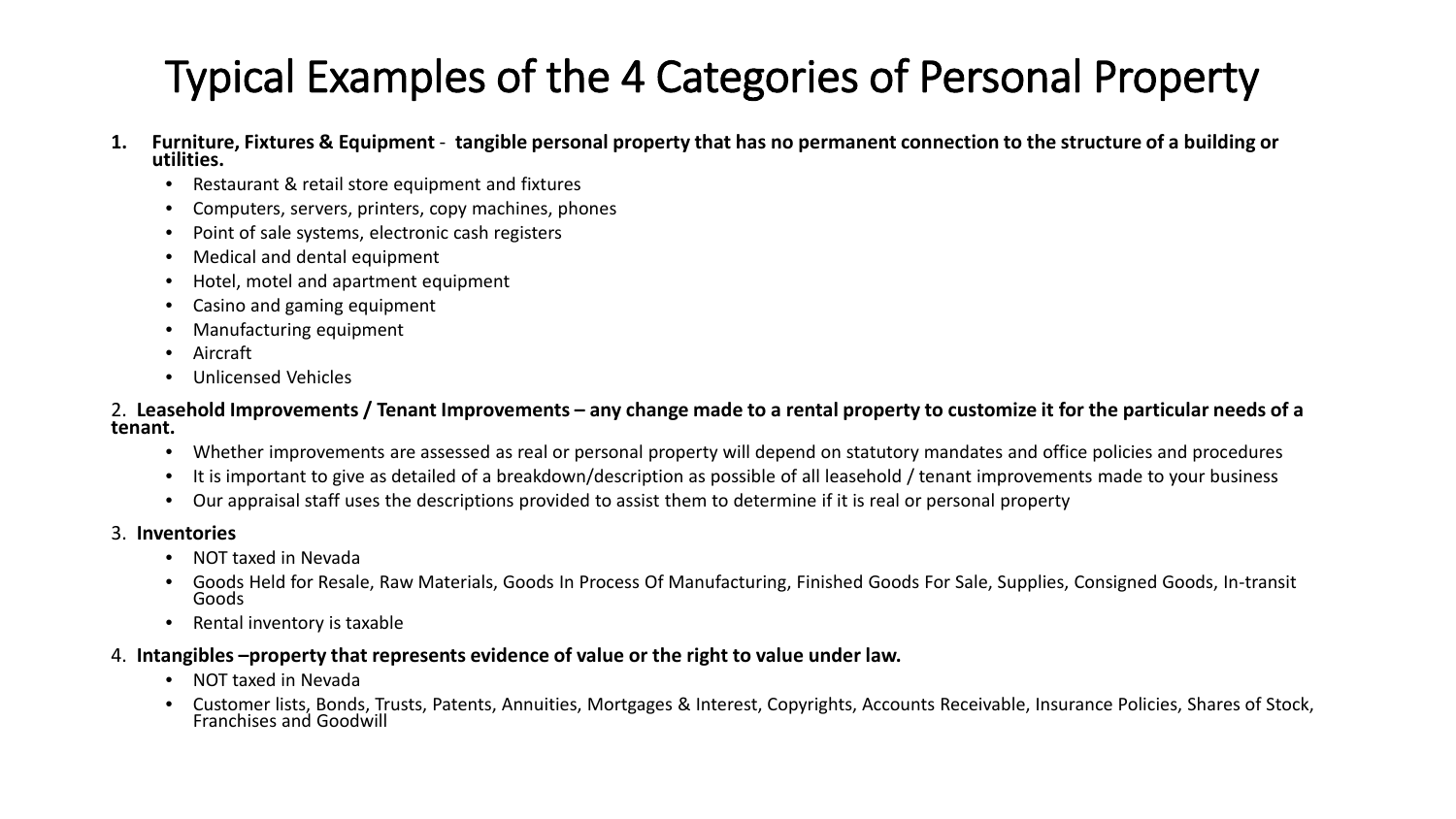## Personal Property Declaration

The personal property declaration is a list of all personal property owned, rented, leased, or controlled, as of July 1.

The law requires all entities to file a personal property declaration to the Assessor's office annually.

The Taxpayer must declare all Business Assets to the Assessor online by July 31<sup>st</sup>, but if a postcard is mailed after July  $15<sup>th</sup>$ , the owner has 15 days to respond.

Upon petition, the property owner showing good cause, can request online and the County Assessor may grant one or more 30-day extensions.

• You can request this extension to file the declaration after logging into your account on our website.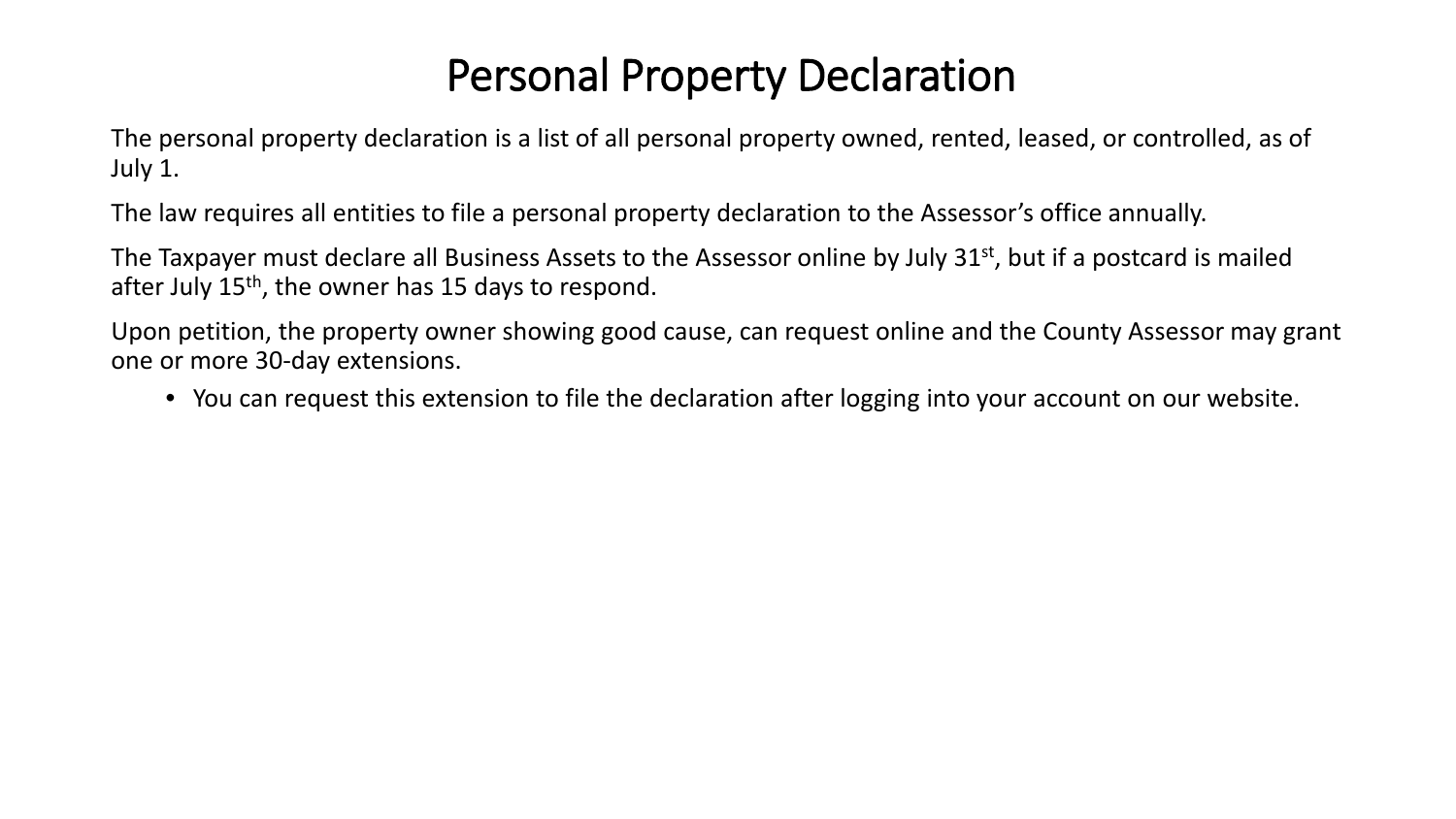# Personal Property Declaration

Do not include/report acquisition costs for the following:

- Sales tax as part of the acquisition cost.
- Any assets acquired after July 1
- Licensed vehicles and trailers taxed by the DMV
- Inventory held for resale
- Raw materials held for manufacturing into finished goods
- Supplies that are consumed in normal day-to-day operations having a useful life of less than one year